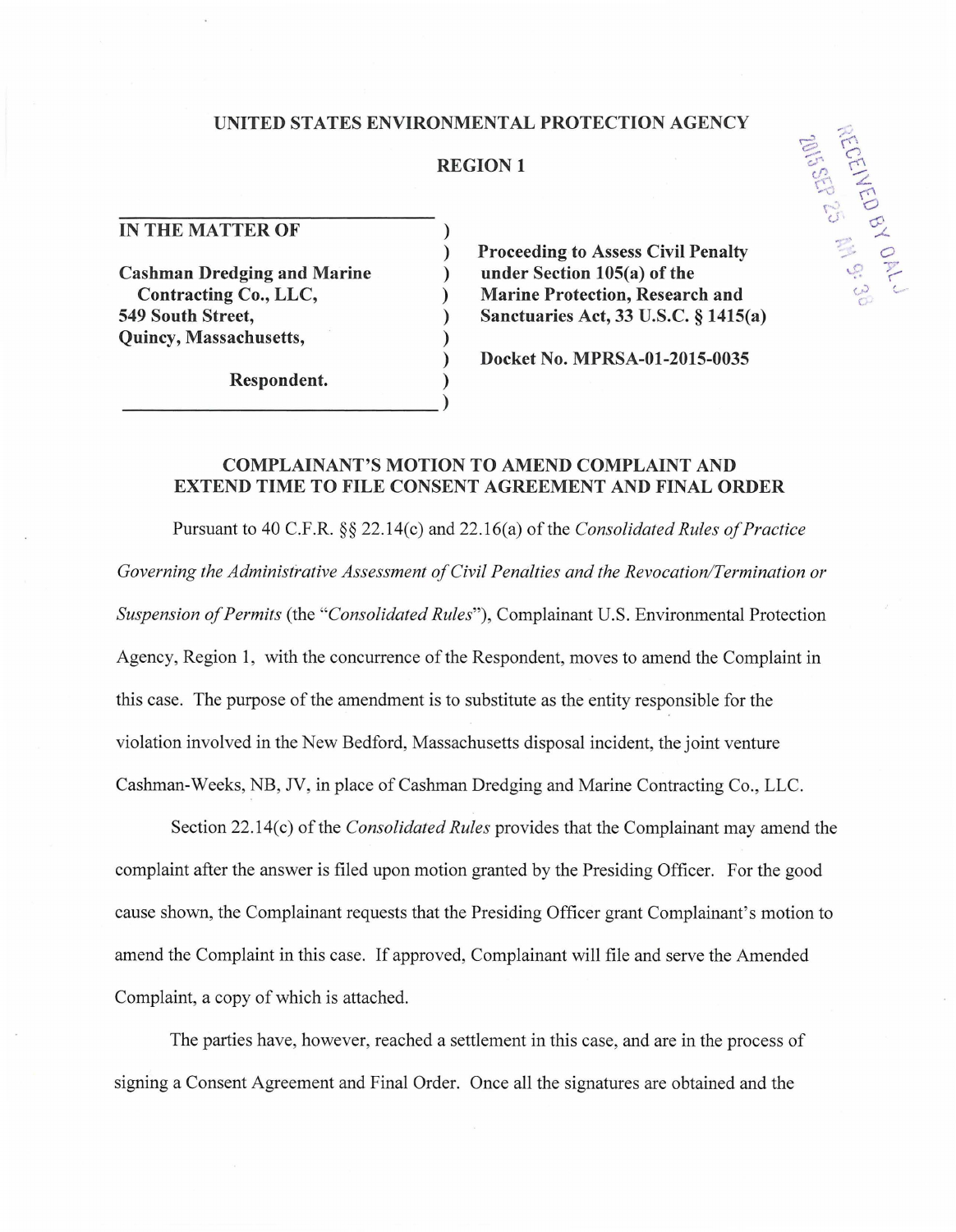motion to amend the complaint is approved, the parties will submit the Consent Agreement and Final Order to the Regional Judicial Officer for approval and issuance of the Final Order. The fully executed document will then be filed with the Regional Hearing Clerk with a copy to the Presiding Officer. Accordingly, Complainant also requests, with Respondent's concurrence, an extension to complete execution and filing of a Consent Agreement and Final Order resolving this matter.

Respectfully submitted,

Respectfully submitted,

Counsel for Complainant U.S. EPA- Region I 5 Post Office Square Boston, MA 02109-0734 (617) 918-1734 (617) 918-1809 (fax) bandrowicz. toni@epa. gov

Dated:  $9 - 2 + 15$